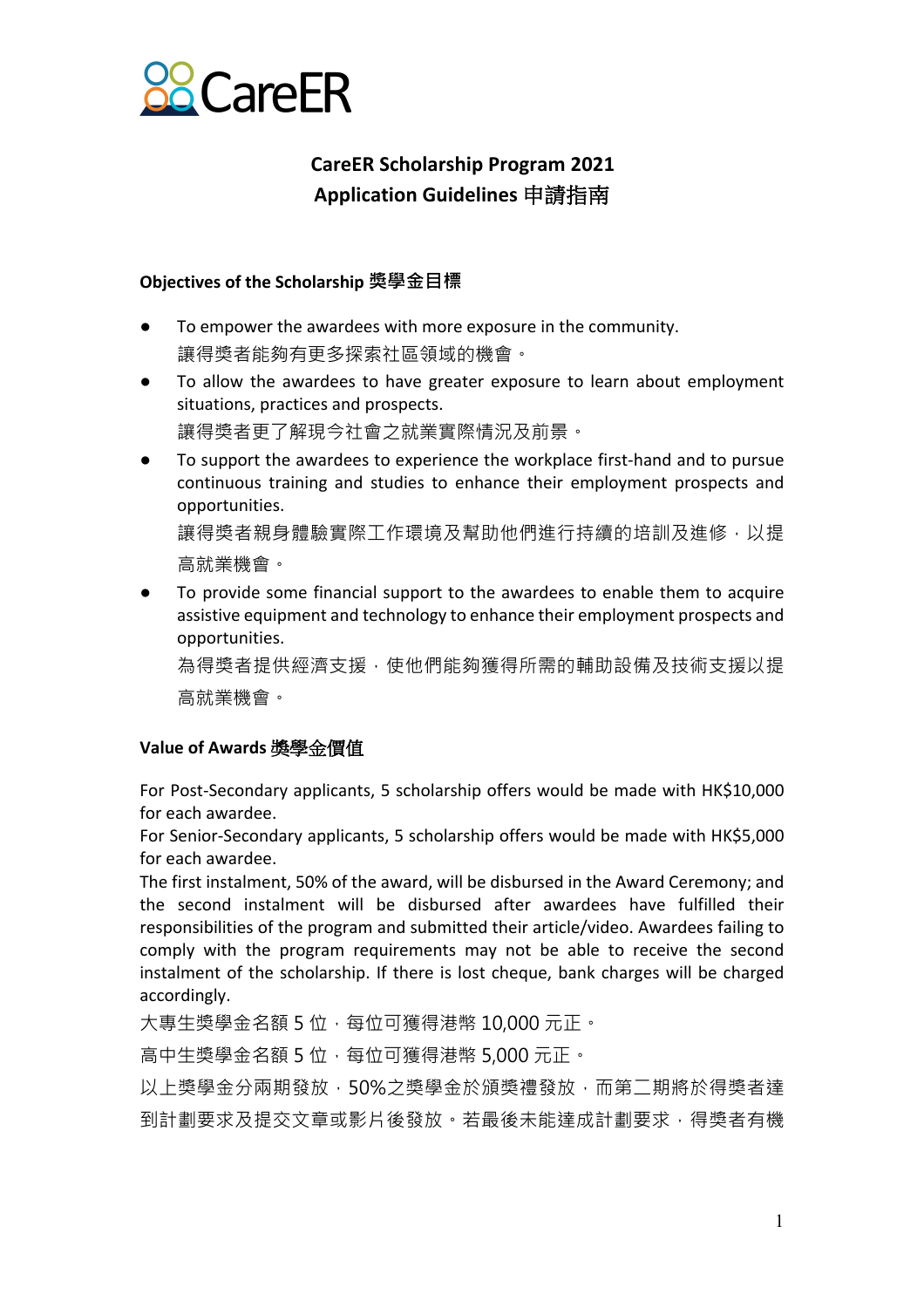

會失去獲發第二期之獎學金。若得獎者遺失支票而需重新簽發, CareER 將收取 有關銀行手續費。

#### **Purpose and Scope ⽬的及範圍**

The Scholarship is set up to give recognition to students with disabilities / special educational needs (SENs) in the pursuit of excellence in participating in community services and commitment to the community, achievement in extra-curricular activities and their willingness to challenge themselves to experience new exposure. It is expected that their employment opportunities can be greatly enhanced upon the completion of the Program. Academic Achievement is not the main focus in terms of selection criteria.

CareER 獎學金計劃致力表揚積極參與社區服務、於課外活動取得卓越成就的殘 疾/特殊需要學生,並鼓勵他們繼續嘗試及探索更多的新體驗。本計劃期望提升 得獎者未來的就業機會,申請人的校內成績將不會被納入本計劃之考慮因素。

The scholarship is open to:

- Eligible Hong Kong Permanent Resident holding a valid Hong Kong Identity Card
- Currently studying in or graduated from all UGC and self-funded institutes/ degrees in Hong Kong (for Post-Secondary applicants)
- Currently studying in Form 4 to 6 at mainstream and special schools (for Senior-Secondary applicants)

獎學金申請資格:

- 持有效香港身分證的永久性居民
- 現時就讀大學教育資助委員會資助及自資學院之學科的學生或畢業生 (只 適用於申請大專生獎學金計劃)
- 現時就讀於香港主流或特殊學校中四至中六年級的學生 (只適用於申請高 中⽣獎學⾦計劃)

#### **For Application Process** 申請**程序**

Selected applicants will be invited to attend an interview in May. The judging panel will consist of member(s) from Executive Committee of CareER and CareER team. 初步被篩選的申請人將於 5 月被激請參與面試,而評審團由 CareER 之執行委員 會及職員組成。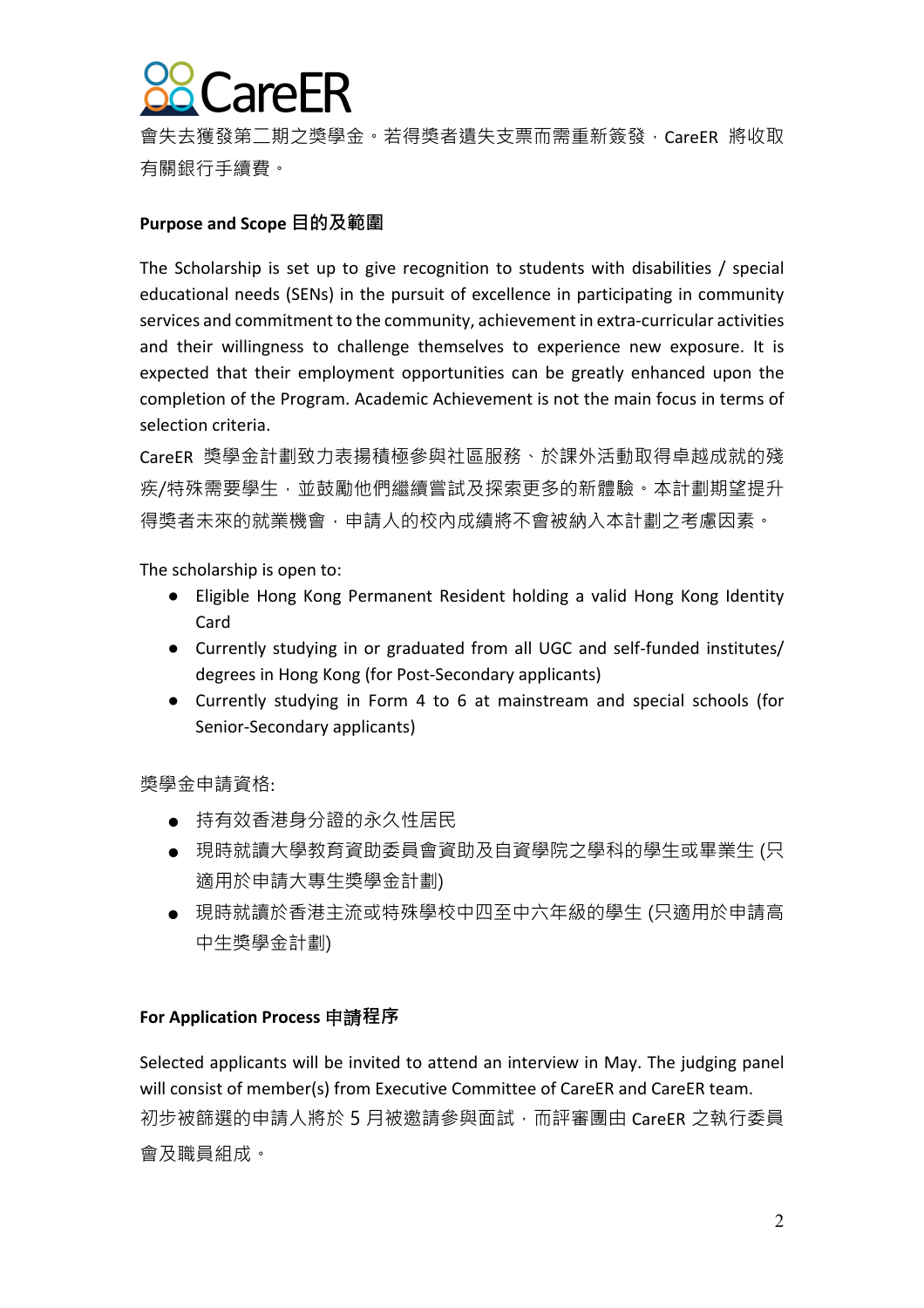

The results of the awards will be announced in around June. The awardees will be notified of the results by an e-mail notice. They are required to acknowledge the results by replying to the e-mail within 5 working days. CareER reserves the right of any final decision.

得獎者將於 6 月诱過電郵收到確認, 並必須在 5 個工作天內回覆確認接受。 CareER 將保留最終決定權。

# **Award Ceremony** 獎學金頒獎禮

An Award Ceremony will be tentatively scheduled in July. All awardees are required to attend the Ceremony. CareER reserves the right of any final decision.

獎學金頒獎禮預訂於 7 月舉行,所有得獎者必須出席參與。CareER 將保留最終 決定權。

## **6-month Mentorship Program 6** 個月友師計劃

Each awardee will have one designated alumni as mentor, mentor and mentee will be matched in accordance with their disabilities / SENs and their career interests.

The 6-month Mentorship Program includes sharing sessions with guest speakers from various sectors including entrepreneurs and business leaders and meeting with the mentor.

每位得獎者將與⼀位友師配對,配對會以友員及友師的殘疾/特殊教育需要和職 業興趣作考慮。

為期 6 個月的友師計劃包括激請不同界別的企業家及商業領袖出席分享會及與 友師會⾯。

### **Career Talks 職業講座**

The program also includes organising career talks on the themes of various prevailing industries, e.g. banking & finance, YouTubers, E-sports, etc. 計劃亦包括舉辦以現今盛行的行業/職業為主題的職業講座,例如銀行及金融 業,YouTubers 及電競⾏業等等。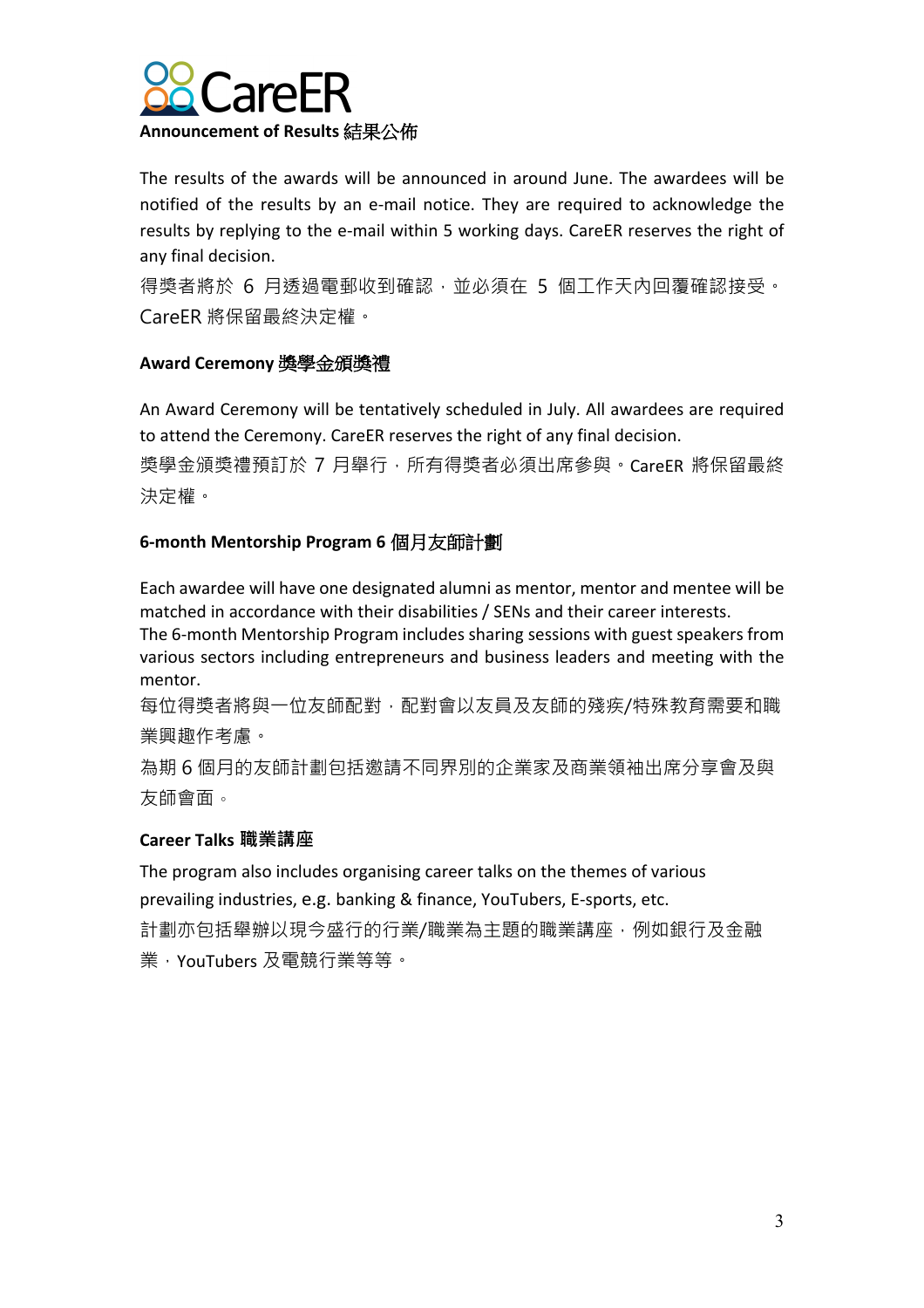

**Awardees' Responsibilities 得獎者責任**

|                                                                                                                                                                                                                                                                                                              | <b>Post-Secondary</b><br>Awardee<br>大專生得獎者 | Senior-Secondary<br>Awardee<br>高中生得獎者 |
|--------------------------------------------------------------------------------------------------------------------------------------------------------------------------------------------------------------------------------------------------------------------------------------------------------------|--------------------------------------------|---------------------------------------|
| <b>Attend the Award Ceremony</b><br>出席獎學金頒獎禮                                                                                                                                                                                                                                                                 |                                            |                                       |
| Attend at least 3 events in the Scholarship Program<br>參與至少三次有關計劃之活動                                                                                                                                                                                                                                         |                                            |                                       |
| To be included in media related and promotional<br>materials published by CareER<br>同意使用本人之資料/相片於相關媒體和宣傳資料<br>作報導及推廣本計劃之用                                                                                                                                                                                    |                                            |                                       |
| To submit an article (300 words for Senior-secondary;<br>500 words for Post-secondary) or a 3 - 5 minutes video<br>on how to utilize the scholarship and feedback of the<br>Mentorship Program by 31 December 2021<br>於 2021 年 12 月 31 日前提交一篇如何運用獎學金<br>和參加友師計劃之得著的文章 (高中組 300 字;大<br>專組 500 字)或 3 至 5 分鐘的影片 |                                            |                                       |
| Being a mentor for the Senior-Secondary Awardees<br>擔任高中獎學金得獎者之友師                                                                                                                                                                                                                                            |                                            |                                       |

Note: While CareER will be responsible for the matching, CareER would also consider and respect the wills of our alumni thus it is not guaranteed that the mentee can be arranged a mentor who has the same disability/ disabilities/ SENs and career interest. CareER reserves the right on any final decision.

備註: CareER 進行配對時會視乎及考慮友師之意願, 並不保證與相近的殘疾背 景及就業興趣⽅⾯的友師作出配對。CareER 將保留最終決定權。

Interested parties shall complete the application form. All applications shall be submitted to CareER by email to scholarship@career.org.hk no later than **16 April 2021.**

有意之申請人請填寫申請表格並於 2021 年 4 月 16 日或之前電郵至 scholarship@career.org.hk。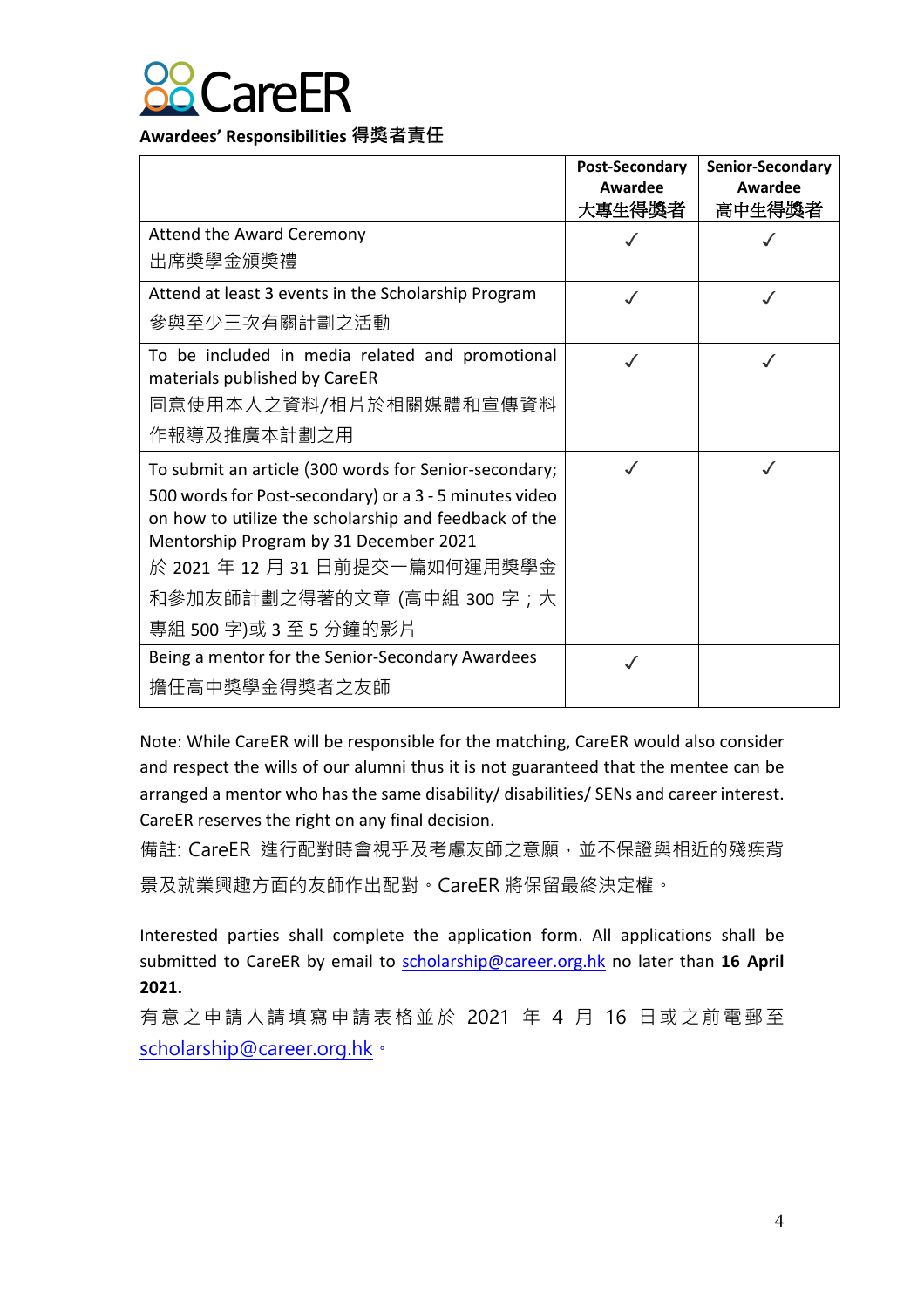

| Month 月份 (2021)   | Activity 相關活動                                                                                                            |
|-------------------|--------------------------------------------------------------------------------------------------------------------------|
| March to 16 April | Open for Application<br>接受申請                                                                                             |
| May               | Invite suitable applicants for interview<br>邀請合適申請人參與面試                                                                  |
| June              | Announcement of results<br>公佈結果                                                                                          |
| July to December  | Award Ceremony and half-day roundtable sharing,<br>6-months Mentorship Program<br> 奬學金頒獎禮, 圓桌分享會, 6 個月的友師計劃              |
| 31 December       | Submit an article/ video on how to utilise the scholarship and the<br>Mentorship Program<br> 提交一篇如何運用獎學金和參加友師計劃之得著的文章/影片 |

*\* Due to the Coronavirus situation, program timeline are subject to change and the activities, including the Award Ceremony, may be held online or offline.* 

請留意因應新冠肺炎情況,以上時間表有機會作出調整,有關計劃活動形式(包括獎 學金計劃頒獎典禮)亦可能以網上舉辦。

# **Notes to Applicants 申請人注意事項**

Applicant is required to complete the application form and enclose the following documents:

- 1. Curriculum Vitae (not exceeding 2 pages) in **English**
- 2. A copy of valid Student Card issued by your school (for applicants currently studying in senior-secondary or post-secondary institutes); or
- 3. A copy of the Graduate Certificate (for graduates applicants)

申請⼈需提交以下文件:

- 1. 一份英文履歷 (以兩頁為限)。
- 2. 一份有效學生證副本(於現時就讀高中或大專的申請人);或
- 3. 一份畢業證書副本 (適用於大專畢業生)

Applicant is also required to enclose any one of the following proofs in the application:

- 1. A copy of letter on your condition issued by the Department of Health or Hospital Authority (or under exceptional circumstances by a registered medical practitioner from private sector or from private hospital) ;or
- 2. A copy of the Registration Card for People with Disabilities issued by Labour and Welfare Bureau ;or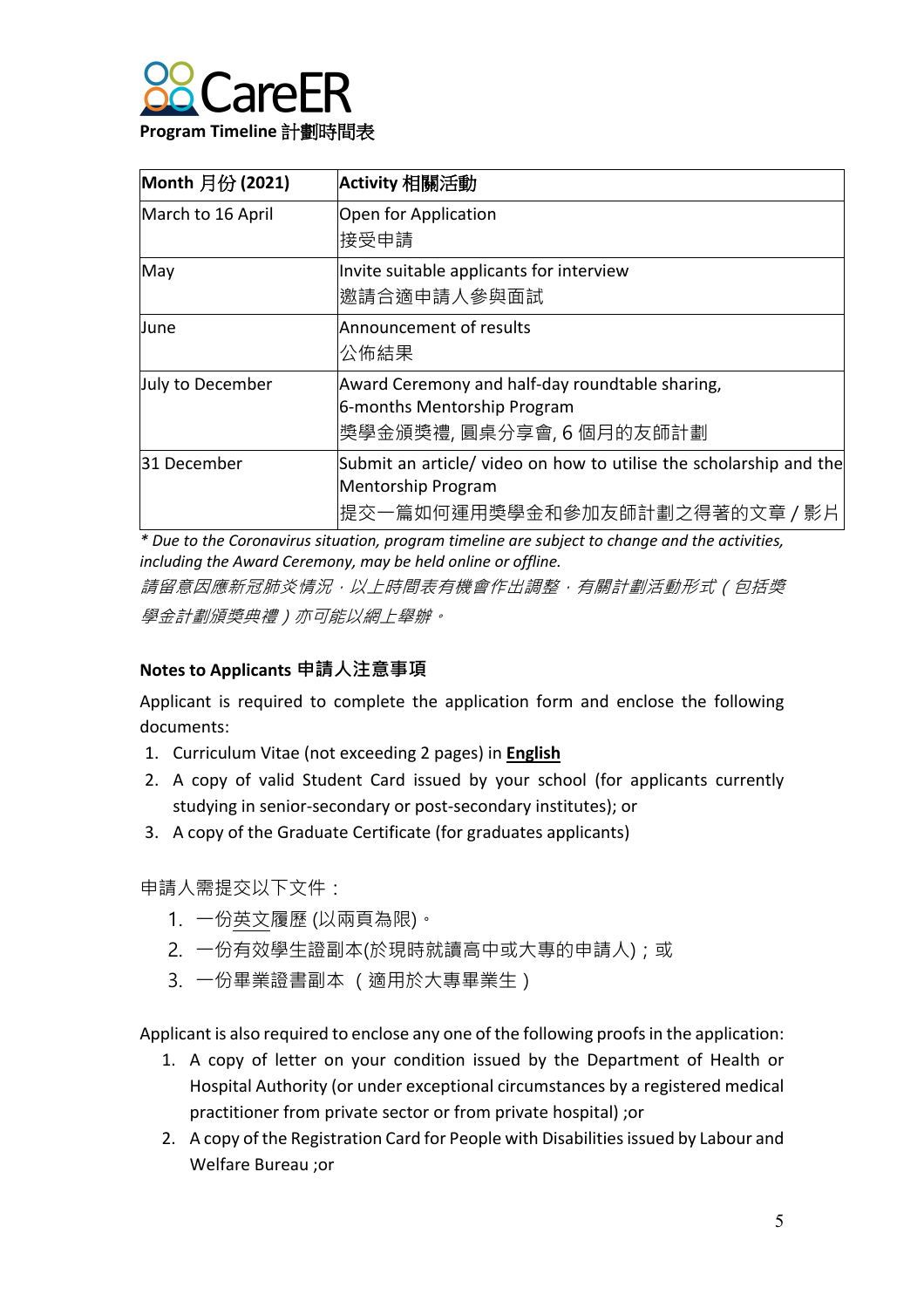

3. A copy of letter of entitling to Disability Allowance by the Social Welfare Department

申請⼈另需提交以下證明文件:

- 1. 一份由衛生署或醫院管理局發出的醫生信證明你的狀況副本;或
- 2. 由勞工及福利局發出的殘疾人士登記證副本;或
- 3. 由社會福利署發出證明申請⼈享有傷殘津貼的確認信副本
- All the information provided by the applicant will remain confidential and only be used for the program only. 申請人提供的所有資料將保密,並僅用於本計劃作申請用途。
- Successful applicant will automatically become a member of CareER and agree to receive events newsletter sent from us by email or instant messaging. 成功申請此獎學金計劃將自動成為 CareER Association 會員,並同意以電郵 或即時通訊軟件收取有關 CareER 活動之宣傳資料。
- CareER reserves the right on any final decision. CareER 將保留最終決定權。
- For any enquiries, please contact Ms. Michelle Mong or Ms. Florence Chan at 3844 6363 or email to scholarship@career.org.hk.

如有任何問題,請與 Ms. Michelle Mong 或 Ms. Florence Chan 聯絡。

(電話 3844 6363 或電郵至 scholarship@career.org.hk)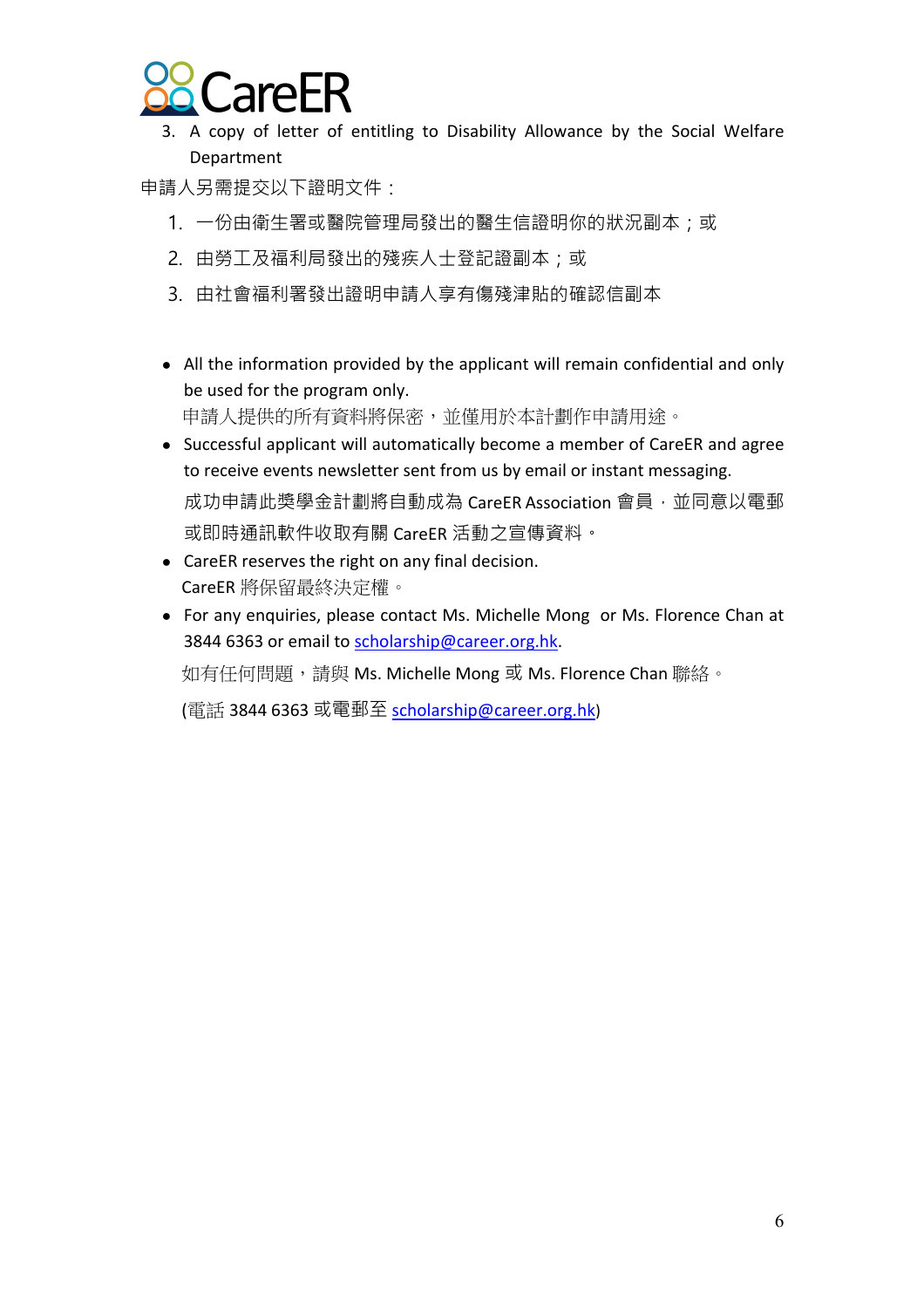

*Appendix 1: Definition of "persons with disabilities"*  **附件一 殘疾人士定義**

**"Persons with disabilities" (DA)** include those with restriction of or those who lacked the ability to perform an activity in the manner or within the range considered normal for a human being.

**殘疾人士**是指缺乏全部或部分能力以致未能以正常的方式進行活動的人。

The Rehabilitation Division of the Labour and Welfare Bureau maintains a database, the CRR, covering a total of **ten selected types of disability**.

根據勞工及由福利局康復部的康復服務中央檔案室,殘疾人士包括以下十個類 別。

- 1. Restriction in body movement 肢體殘疾;
- 2. Seeing difficulty 視障;
- 3. Hearing difficulty 聽障;
- 4. Speech difficulty 言語障礙;
- 5. Mental illness/Mood disorder 精神或情緒病;
- 6. Autism 自閉症;
- 7. Specific Learning Difficulties (SpLD) 特殊學習困難;
- 8. Attention Deficit/Hyperactivity Disorder (AD/HD) 注意力不足/ 過渡活躍症;
- 9. Intellectual disability 智障;
- 10. Visceral disability / chronic illness 器官殘障/長期病患

### *Details* **詳情**

DA have to be assessed by **a doctor of the Department of Health or HA** (or under very exceptional circumstances by a registered doctor of a private hospital) as with severe disabilities and as a result needs substantial help from others to cope with daily life, and that such **condition will persist for at least six months**.

殘疾人士必須由衛生署或醫院管理局(或在特殊情況下由私家醫生或由私人醫院) 評估作出該人士患有嚴重殘疾,因此需要他人的幫助以應對日常生活及**將持續 至少六個月**。